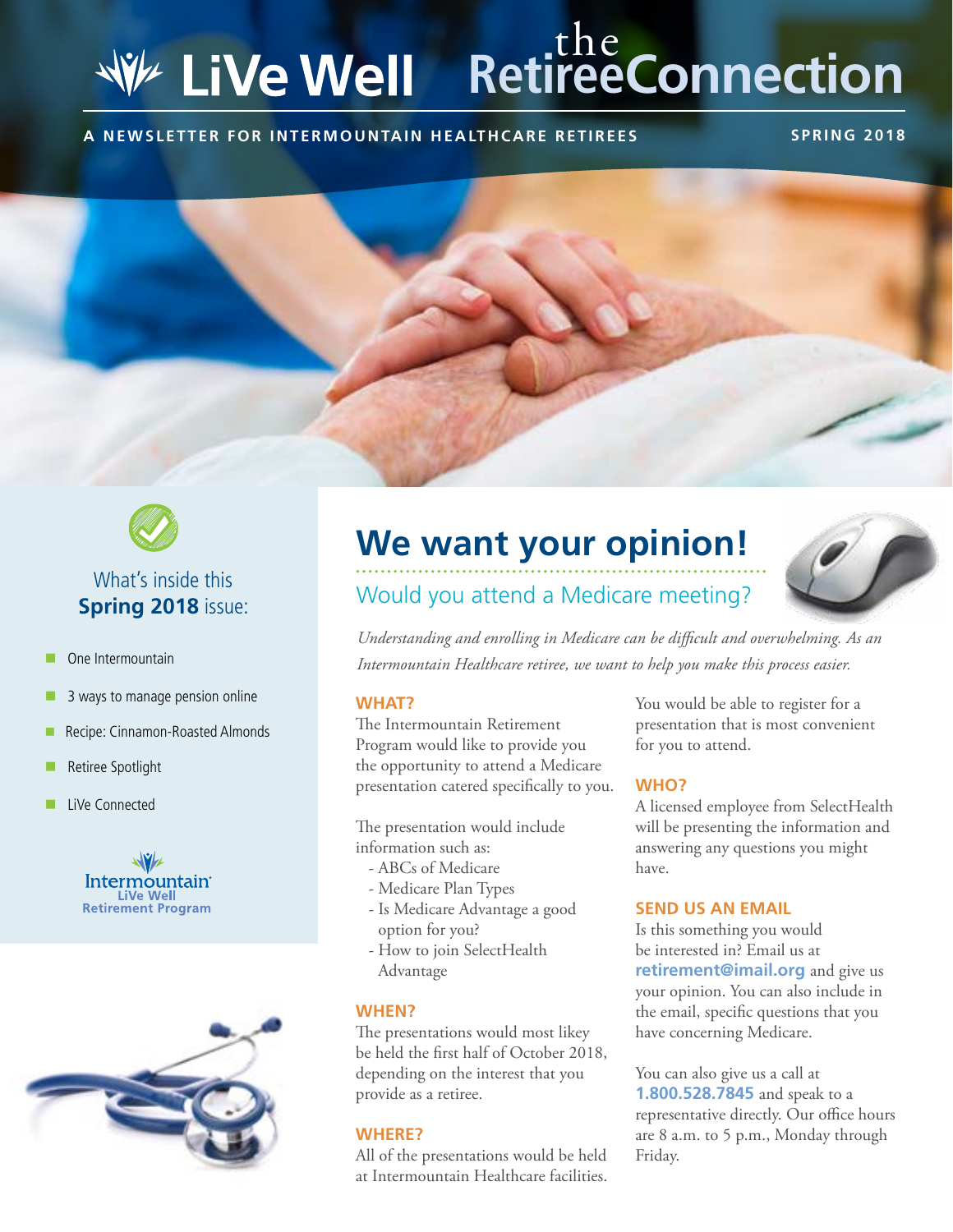## **One Intermountain**

### New approach to serve patients and families

*Providing extraordinary care to every patient consistently across the organization is the ultimate goal for Intermountain Healthcare new reorganizational efforts.*

Since the announcement in October 2017, Intermountain leaders have rolled out some major changes, including the company's regionalized structure.

"This new One Intermountain organization will help us provide the same high quality and cost-effective care everywhere," Rob Allen, Senior Vice President and Chief Operating Officer said.

One Intermountain defines a way of doing work that should signal to patients and their families that they can expect

the very best of what we have to offer every single time they seek care from Intermountain, no matter where they seek that care. Imagine our entire team working together and learning together—with a unified commitment to safety, quality, patient experience, access and stewardship to give our patients what they want and need. That's One Intermountain, said Intermountain President and CEO Marc Harrison,

*For more information visit intermountainhealthcare.org.*

## Sharpen your tipping etiquette

- **Mail carriers:** When tipping a mail carrier, you can offer only a gift such as a gift card or coffee mug, valued at under \$20.
- **Hair salon:** It's customary to tip the stylist, colorist and the owner of the salon.
- **Valet parking driver:** Two to five dollars is the minimum you should give.
- **Movers:** If a crew of movers hauled your furniture up three flights of stairs in your new home, \$20 per mover is customary.
- **Home cleaning service personnel:** Ten to 15 percent is suggested.
- **Road service:** Ten to 20 dollars is ideal for jumping your car.

*Source: aarp.org*



## LiVe Connected: **Create and sustain healthy and positive relationships**

### **Keys to Live Connected**

- Be a great listener. Be present as you listen.
- Give relationships the attention they require to grow and thrive.
- Have a person (or people) in your life you can call to share both highs and lows and who inspire you to be your very best.
- Know and use the love language of your friend, partner, spouse or child.
- Express appreciation more often than criticism.
- Forgive yourself and others.
- Accept and honor differences.

#### *Check out other target behaviors*

*Live Connected is just one of five dimensions of the Intermountain LiVe Well Program. Check out other target behaviors in past issues of the Retiree Connection by visiting* **intermountainhealthcare.org/retiree**



*Prep time: 15 min Cook time: 1 hour Serves 16 Source: allrecipes.com*

2



## Instructions:

add water and beat until frothy but not stiff. Add Lightly beat the egg white,<br>rothy but the nuts and stir. Mix the sugar, salt and cinnamon. Sprinkle over nuts, toss to coat and place on pan. Bake for 1 hour at 250 degrees, stirring occasionally.



**W/ Intermountain Retirement Program**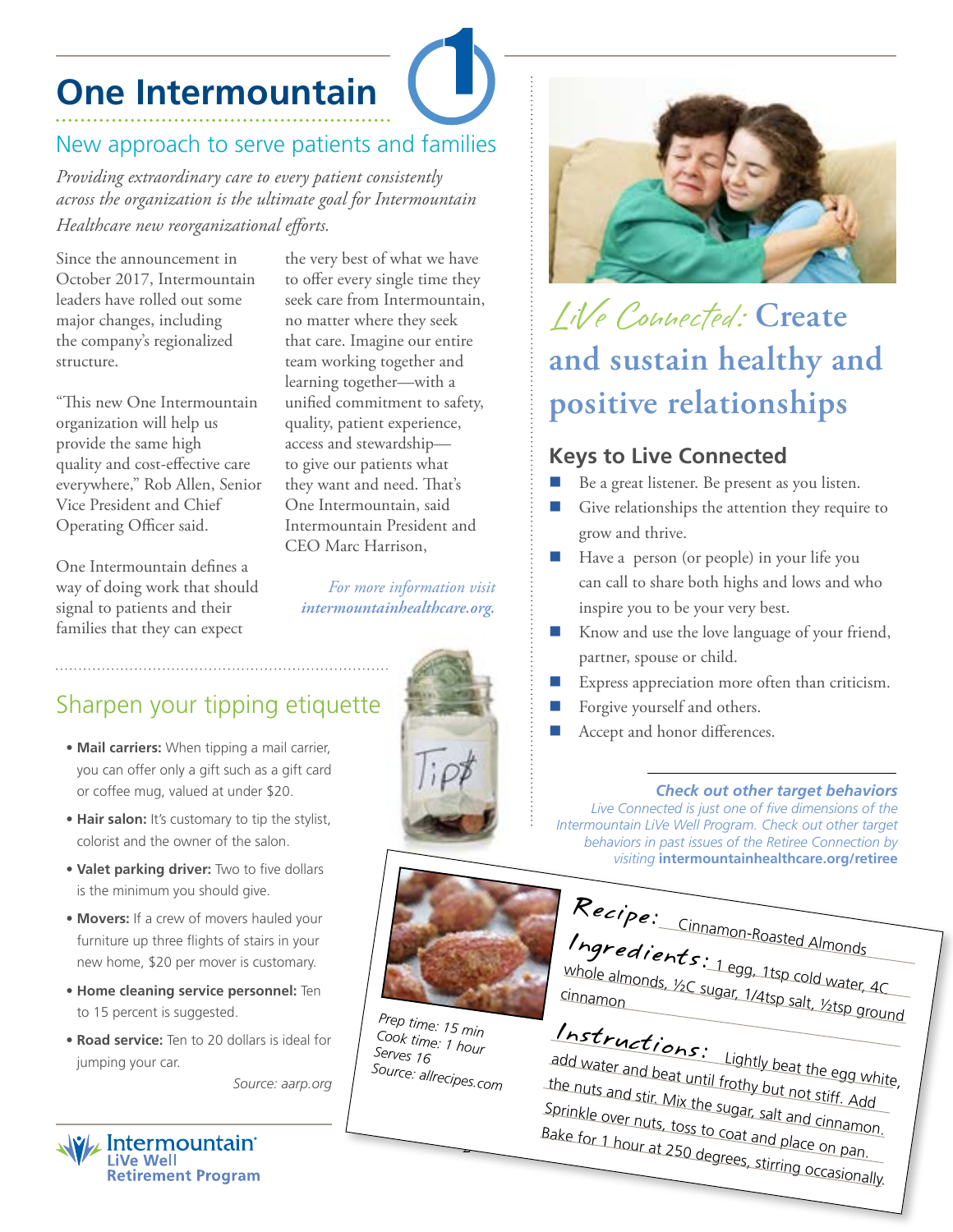## **Three ways to manage your pension online**

### Visit intermountainhealthcare.org/retiree today to get started

*Did you know that you can go online NOW to manage your current Intermountain pension benefit? Here's three features available to you through PensionPath:*

### **ADDRESS**

If you've moved recently, you can go online now and update your address.

#### **TAX WITHHOLDINGS**

No need to send a letter to update your pension tax withholdings. Go online.

#### **BANK INFORMATION**

If you want your pension payment deposited in a different account, just go online to change that information.

You can access PensionPath by visiting **intermountainhealthcare.org/retiree** and clicking on the PensionPath link. In order to sign in to Pension Path, you will need to create a username and password. Once you are signed in, follow the prompts.

**Why go online?** The Intermountain Retirement Program is transitioning to onlineonly updates and soon we won't be able to accept changes to your pension via mail in the near future. Watch your mail for updates.

*Aside from accessing your pension benefit online, you can still call the Intermountain Retirement Program at 1.800.528.7845, Monday through Friday, 8 a.m. to 5 p.m. If you have any questions or concerns about the information above, feel free to give us a call.*



#### Guess where's the germiest spot at the airport ...

A recent study by insurancequotes.com tested 18 surfaces inside airplanes and terminals at three major U.S. airports and found that the most disgusting surface travelers come in contact with are the self-help ticketing kiosks, which are increasingly popular at airports all over the globe.

The screens on the machines contained the highest germ count of any surface tested, coming in at 253,857 colonyforming units (CPUs).



## **Aging: A global perspective**

The U.S. population is aging. Take a look at the infographic below to see how we stack up compared to the rest of the world now and in the future.



*Source: agingstats.gov and census.gov*